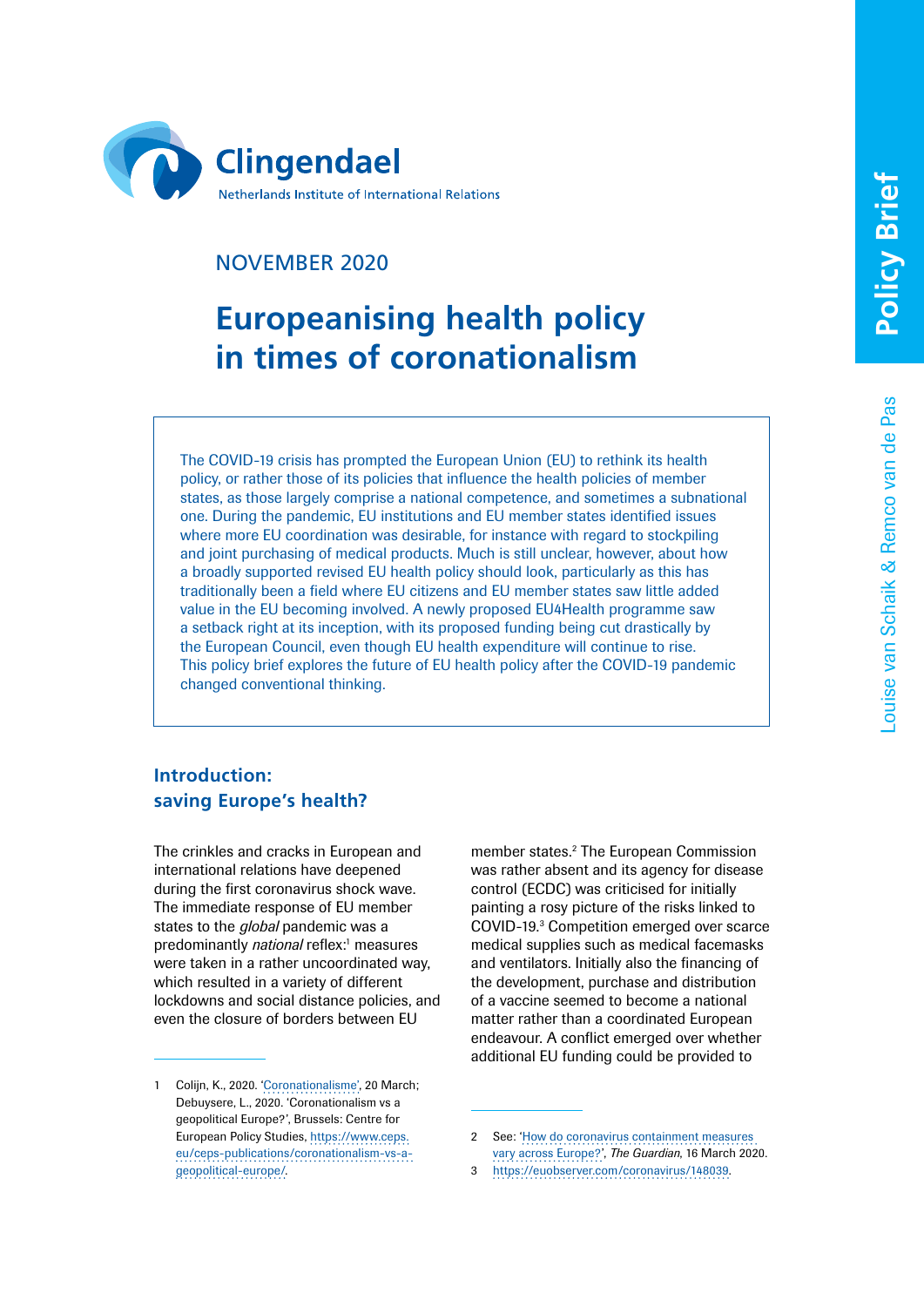pay for and bolster national health systems in European countries hit hardest, but many other countries proved unwilling to pay for it. This sequence of national reflexes undermined mutual trust and solidarity.

According to some observers the national reflex could eventually break the EU.4 However, at the same time several plans were presented to shore up EU coordination and safeguard the EU economy. The plans also included ideas to enhance EU competences in the field of health, even if this would require EU treaty change. French President Emmanuel Macron and German Chancellor Angela Merkel stated that a 'Europe of Health (EU Sante)' must become our priority', during their joint press conference on a corona recovery fund.<sup>5</sup> Macron referred to the need for 'common stocks of facemasks and tests, common and coordinated buying power for cures and vaccines, shared epidemic prevention plans, common methods to report cases'.

However, in July 2020 the European Council slashed the EU4Health programme's budget of 9.4 billion euros that had been proposed by the European Commission in May 2020. The political leaders of EU member states were only willing to pay 1.67 billion euros for it. This is still an increase compared to the 450 million available in the period 2014-20, but does not reflect the new ambitions.

Yet in September 2020 Commission President Von der Leyen advocated a European Health Union in her State of the Union address to the European Parliament.<sup>6</sup> Being a medical professional herself, she proposed to bolster the European Medicines Agency and ECDC, and to build a European BARDA – an agency for biomedical advanced research and development. Jointly with Italy, a Global Health Summit would be convened in 2021.

- 4 Rohac, D., 2020. ['Coronavirus could break](https://www.politico.eu/article/coronavirus-covid19-public-health-crisis-could-break-the-eu-european-union/)  [the](https://www.politico.eu/article/coronavirus-covid19-public-health-crisis-could-break-the-eu-european-union/) EU', *Politico*, 16 March.
- 5 'Qu'est-ce que "l'Europe de la santé" dont parle Macron?', *[Huffington Post](https://www.huffingtonpost.fr/entry/macron-europe-de-la-sante-coronavirus_fr_5ec2cff1c5b6e323a3b9cebb?utm_source=POLITICO.EU&utm_campaign=ebe2411897-EMAIL_CAMPAIGN_2020_05_29_05_00&utm_medium=email&utm_term=0_10959edeb5-ebe2411897-188969045)* (18 May 2020).
- Von der Leyen, U., 2020. State of the Union Address, 16 Sept 2020, speech delivered in the European Parliament, [https://ec.europa.eu/commission/](https://ec.europa.eu/commission/presscorner/detail/en/SPEECH_20_1655) [presscorner/detail/en/SPEECH\\_20\\_1655.](https://ec.europa.eu/commission/presscorner/detail/en/SPEECH_20_1655)

Furthermore, according to Von der Leyen, discussing the question of health competences is a noble and urgent task for the Conference on the Future of Europe.

The question now is whether a Europeanisation of health policy is likely to materialise and in what way. This policy brief will briefly review the EU's current engagement in the field of health, and the proposals and ideas floating around, and will discuss their prospects.

# **The EU's baby steps in the field of health**

Together with education and culture, health has traditionally been one of the policy fields where EU member states and EU citizens saw the smallest role for the EU. Health systems in EU member states are organised, historically, in vastly different ways and in some countries they are largely funded by the state, whereas in others private insurance systems are in place. Education for physicians and even the medical indication of which specialist to visit in case of illness differs. Knowledge of EU health policy and the added value of European or international cooperation within EU member states' health ministries tends to be underdeveloped, and only now with the COVID-19 pandemic have the higher echelons and political levels of government became interested and engaged. The EU's expertise and capacity in the health domain are limited and in the past health experts feared more Commission involvement would favour economic over health interests.

High importance was therefore given to prudent application of the subsidiarity principle in the field of health. According to this principle, the EU aims to ensure that decisions are taken as closely as possible to the citizen. Action at European level should only be taken if it is more effective than action taken at national, regional or local level. In the field of health some measures were taken at EU level, for instance to ensure EU citizens receive medical treatment and are insured against healthcare costs in other countries when travelling. In addition, there is convergence in the recognition of medical diplomas, some health-related policies related to the internal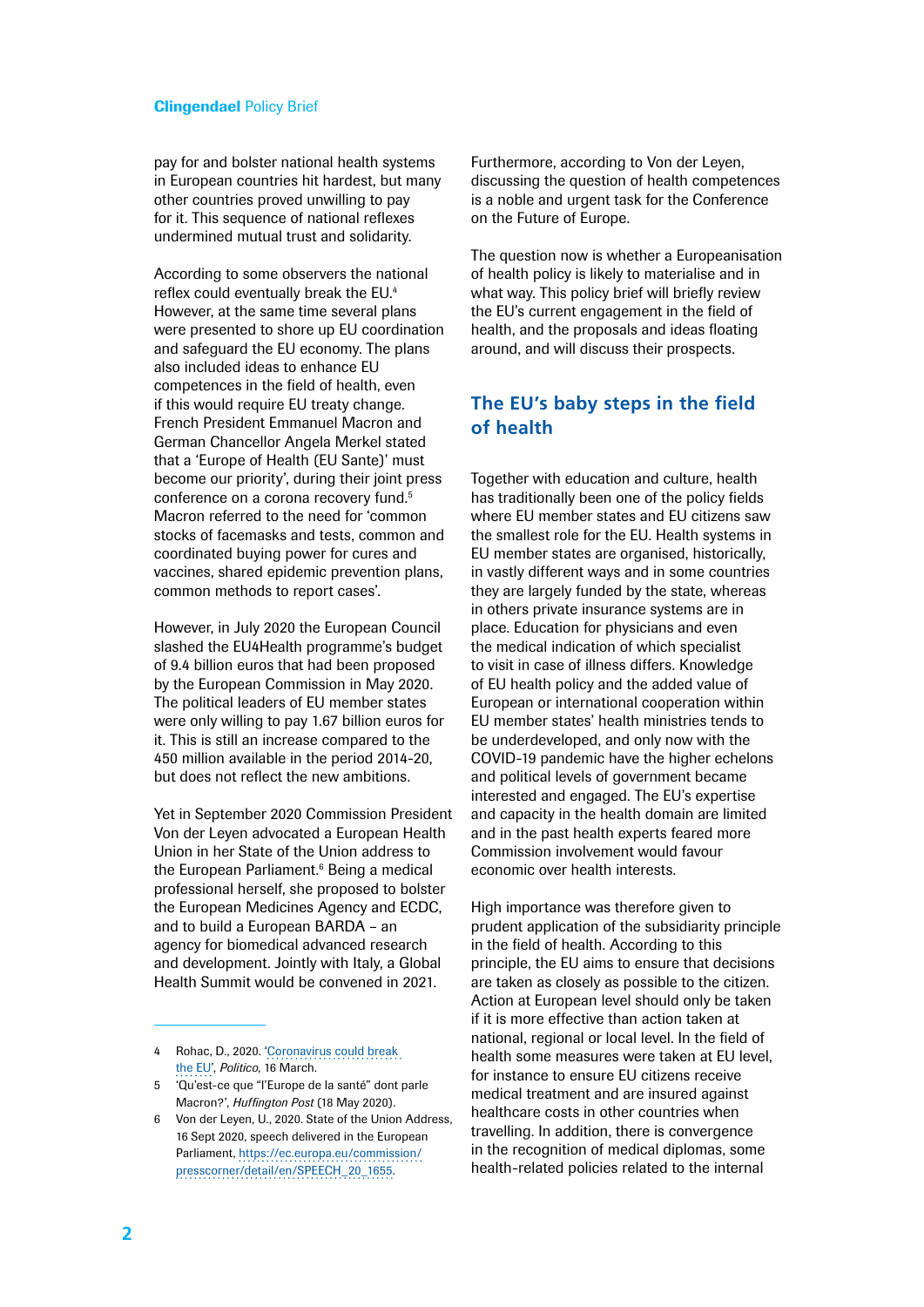market are in place, and a unified approval procedure for medicines and research into new medical treatments is financed from the Horizon programme.<sup>7</sup> The European Semester, a governance mechanism through which the European Commission advises EU member states on national budgets and debt levels, also influences health systems and their financing. It was criticised for having pressured them to cut back on healthcare provision after the Eurocrisis of 2008.<sup>8</sup>

Experts are of the opinion that nowadays there are more EU policies that influence national health policies than is often realised by national policy makers.<sup>9</sup> Nevertheless, the COVID-19 pandemic illustrated notable gaps, where more common EU health policies or guidance would have been helpful. Examples included different ways of measuring infection and mortality rates, diverging perspectives on whether children are able to transmit COVID-19, considerable variance of protective measures in elderly care settings, the development of national corona tracing apps, varying degrees of healthcare, intensive care unit capacities and testing capacity, and varying social distancing and mask-wearing policies.

# **Towards more strategic autonomy and EU solidarity**

After the scramble for medical and protective equipment, a debate emerged about the EU's strategic autonomy with regard to medical aid and medicines, with suggestions being

- 8 Dentico, N., 2020. 'Chronicle of a pandemic foretold', *Open Democracy*, [https://www.opendemocracy.net/en/can-europe](https://www.opendemocracy.net/en/can-europe-make-it/chronicle-pandemic-foretold/)[make-it/chronicle-pandemic-foretold/.](https://www.opendemocracy.net/en/can-europe-make-it/chronicle-pandemic-foretold/)
- 9 Greer, S.L., et al., 2014. *Everything you always wanted to know about European Union health policies but were afraid to ask*, Copenhagen, World Health Organization Regional Office for Europe; De Ruijter, A. (forthcoming), 'The expansion of EU power in public health and health care', in: *EU Health Law & Policy*.

made to restart production in central Europe to reduce the EU's dependency on Chinese imports. EU member states also agreed to no longer close internal EU borders, but when one country marked another country or region 'orange', meaning travelling was discouraged, very often those other countries 'retaliated' by also marking the original country orange. Only in October was agreement was reached in the EU Council about the use of one map, developed by the ECDC. The issue was sensitive in light of the principle of the free movement of people, which is one of the four core freedoms on which the EU is based.<sup>10</sup>

Several months into the pandemic, coordination on health security policies has improved considerably, with representatives of EU member states and EU institutions meeting in the Health Security Committee and several other Council bodies, task forces and informal bodies. Within the Commission, the work is coordinated by the General Secretariat and EU Presidency Germany is very active on the health file. Member states have also expressed some signs of solidarity, such as Germany covering the costs of non-German COVID-19 patients in German hospitals and taking patients from neighbouring countries when their hospitals are full.

At international level, the EU made a strong political statement by organising a virtual pledging conference to raise money to fill 'immediate funding gaps' in vaccine research. The conference was organised one day after President Trump announced suspension of US funding to the World Health Organization (WHO). Commission President Ursula von der Leyen pointed out that 'one key element in the fight against coronavirus is accelerating the diagnostics, treatments and development of a vaccine – followed by the deployment of a vaccine all over

<sup>7</sup> For an overview of EU policies influencing health, see: Townend, D.M.R., et al., 2020. 'What is the role of the European Union in the COVID-19 pandemic?', *Medicine and Law* 39(2), 249-268.

<sup>10</sup> Council Recommendation on a coordinated approach to the restriction of free movement in response to the COVID-19 pandemic, adopted on 12 October 2020.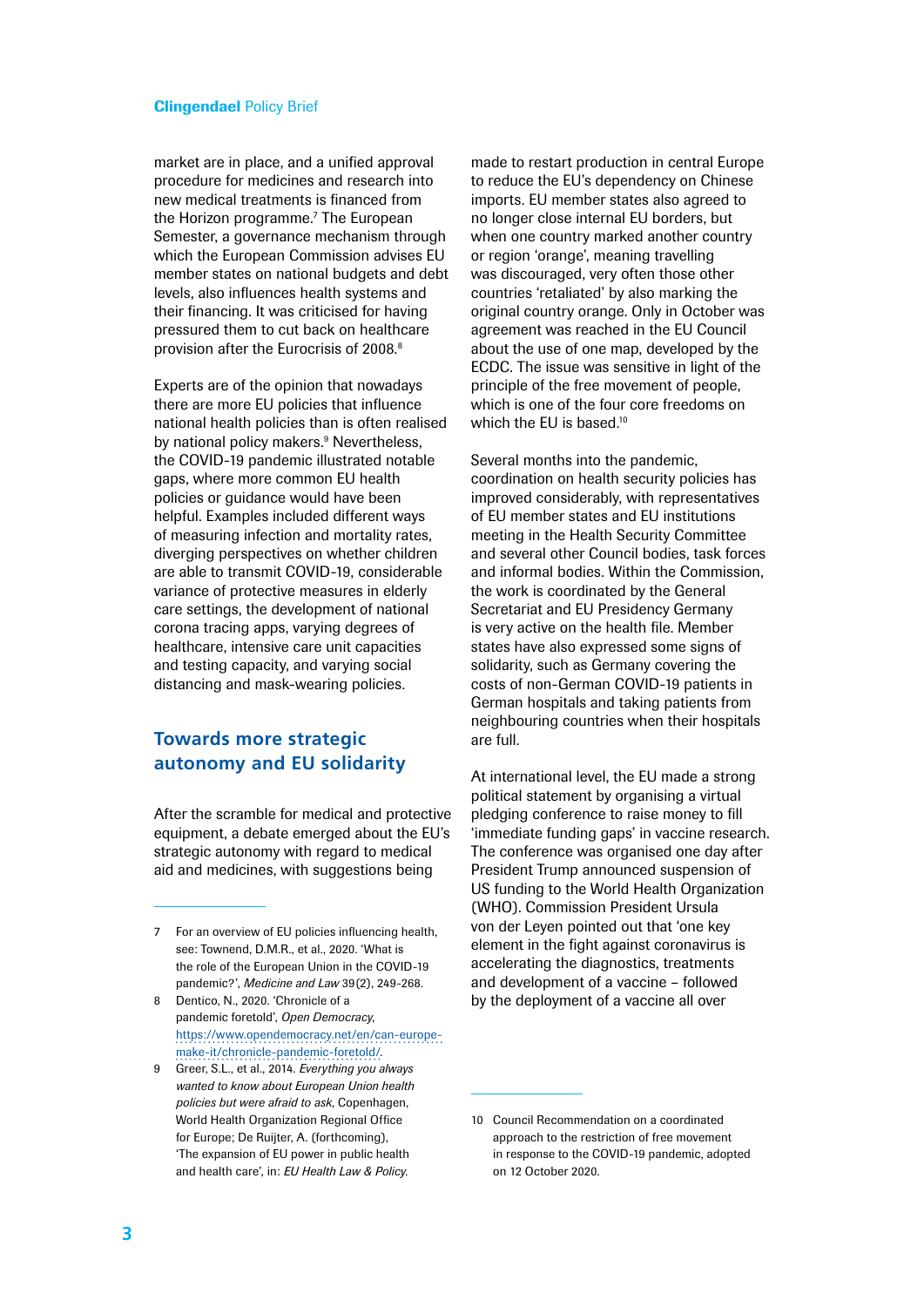the world'.11 In addition, in an EU-brokered resolution on 19th May, WHO member states tasked the WHO to look at 'scaling up global manufacturing and distribution capacity for vaccines, tests and treatments' via the use of existing international treaties and trade rules.<sup>12</sup>

## **What's in the cards? EU4Health**

Presented by the European Commission in May and part of the Next Generation EU programme,<sup>13</sup> EU4Health would run until 2027 and aims to create longterm stockpiles and reserves for medical equipment. It also wants to create a pool of 'flying' doctors that could be sent to areas of need. The European Medicines Agency and the European Centre for Disease Control (ECDC) would be expanded. Both agencies would have more powers when it comes to vaccines and surveillance. EU4Health would seek to improve national health systems, take measures against communicable and non-communicable diseases, and ensure availability and affordability of medicines and other crisis-relevant products.

According to the proposal, 'the Commission will work closely with the Member States to make sure that the support provided by the EU4Health Programme is based on national needs'.14 It also recognises that 'whilst the Member States are responsible for the functioning of their health systems, there are specific areas where the EU can legislate, and others where the Commission

13 Proposal for a Regulation of the European Parliament and of the Council on the establishment of a Programme for the Union's action in the field of health – for the period 2021-2027 and repealing Regulation (EU) No 282/2014 ('EU4Health Programme'), COM(2020) 405 final, Brussels (28 May 2020). 14 Ibid.

can support Member States' efforts'. The proposal also mentions that the programme 'will be implemented with full respect to the responsibilities of the Member States, for the definition of their health policy and for the organisation and delivery of health services and medical care as stated in Article 168 of the Treaty on the Functioning of the EU'. The subsidiarity principle and member states' potential resistance against a Europeanisation of health policy are thus duly taken into consideration.

Whereas EU4Health was prompted by COVID-19, the programme stretches way beyond surveillance and response measures to combat infectious diseases, or the need for European stock piles of personal protective equipment. Health would need to be more integrated into a range of EU policies, with the EU also stepping up its efforts to combat non-communicable diseases such as cancer or antimicrobial resistance. With the considerable cutting of the proposed budget by the European Council, it is not clear if this level of ambition can be maintained, nor is it certain that the high-level political attention for health will endure until the end of the budgetary term in 2027. The European Parliament may still be able to increase the health budget, $15$  although it is likely to stay in the range of the European Council, as EU member states pay for the EU budget and the European Parliament can only reject it, with the EU not having a budget as a result.

# **The litmus test: the EU's role in vaccine development**

In addition to the EU4Health programme the Commission has stepped up its role with regard to EU citizens having quick and equitable access to a COVID-19 vaccine. It was keen to avoid competition among EU member states, which would likely drive up the price and availability in other states.

<sup>11</sup> See Deutsch, J., 2020. 'Von der Leyen announces May 4 coronavirus vaccine pledging conference', *[Politico](https://www.politico.eu/article/von-der-leyen-announces-may-4-coronavirus-vaccine-pledging-conference/)*, 15 May.

<sup>12</sup> See Bregner, S. et al., 2020. 'Upholding the World Health Organization: Next Steps for the EU', Comment published at Stiftung Wissenschaft und Politik, Berlin.

<sup>15</sup> For an overview of the European Parliament's activism in this field, see Von Ondorza, N., 2020. [https://www.swp-berlin.org/fileadmin/](https://www.swp-berlin.org/fileadmin/contents/products/comments/2020C45_EuropeanParliament.pdf) [contents/products/comments/2020C45\\_](https://www.swp-berlin.org/fileadmin/contents/products/comments/2020C45_EuropeanParliament.pdf) [EuropeanParliament.pdf](https://www.swp-berlin.org/fileadmin/contents/products/comments/2020C45_EuropeanParliament.pdf).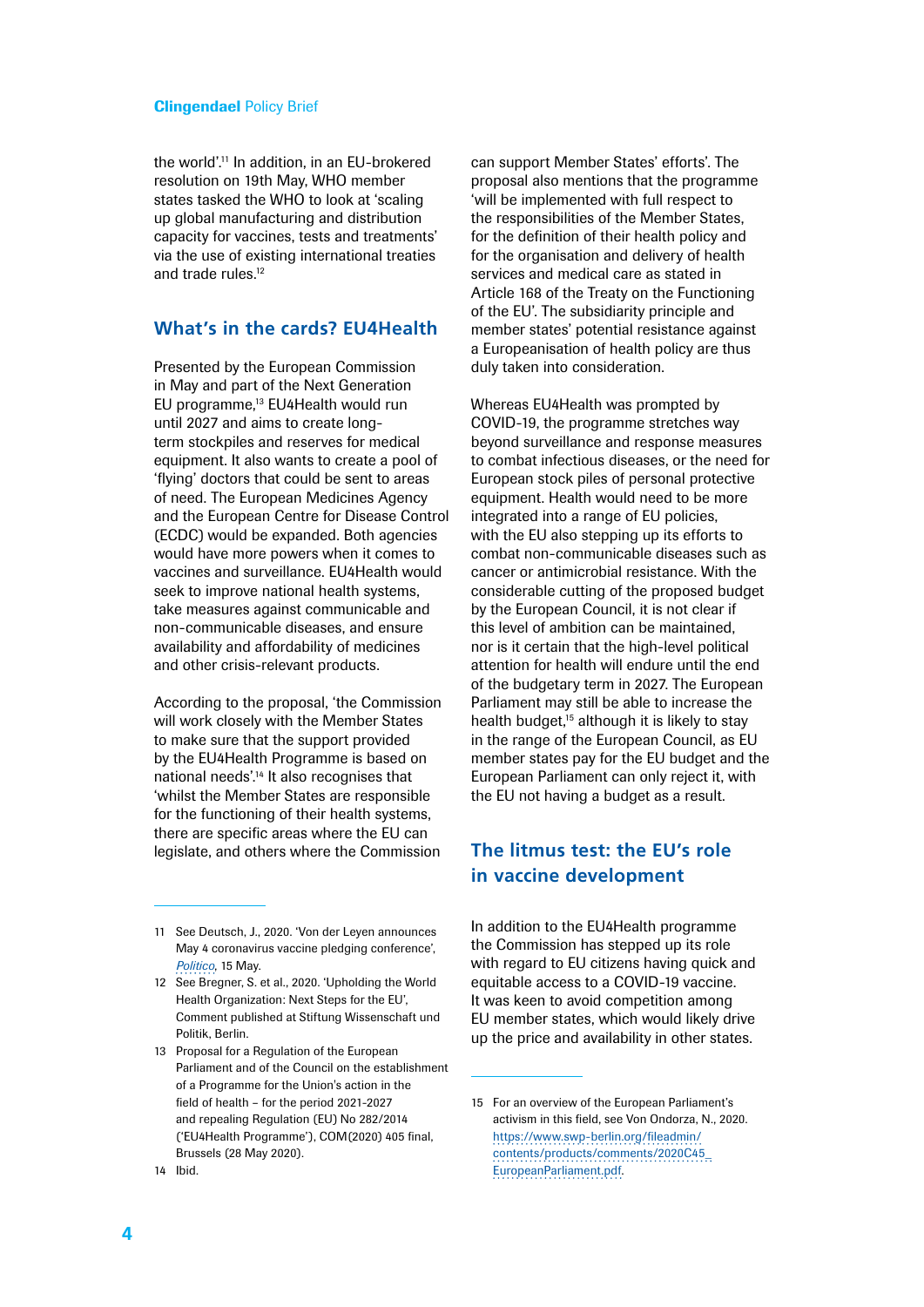This happened when the UK bought most of the available vaccines after the swine flu epidemic, leaving other EU member states empty handed. Officially the EU is also an advocate of a global purchase effort of the vaccine, known as the CoVax facility, a platform co-hosted by WHO, GAVI and CEPI.16 This was also included as an objective in the EU-initiated resolution on COVID-19 adopted in May 2020 in the World Health Assembly. However, elements of competition have emerged between efforts to pool funding for vaccine purchasing at EU level or at global level.

Late June the Commission presented a new vaccine strategy aiming not only to develop a vaccine but also to produce it at scale in the European Union. According to the Commissions' Communication 'no Member State on its own has the capacity to secure the investment in developing and producing a sufficient number of vaccines'. A common strategy would allow for a 'better hedging of bets, sharing of risks and pooling investments to achieve economies of scale, scope and speed'.<sup>17</sup> The so-called Emergency Support Instrument to provide the funding had already been amended in April 2020 – a record speed for EU decision making and illustrating the proactive handling of this aspect of the COVID-19 crisis by the European Commission.

Earlier in June, the Commission was sidelined when a vaccine alliance formed by France, Germany, Italy and the Netherlands reached agreement with Oxford-based AstraZeneca on supplying a coronavirus vaccine. If development of the vaccine is successful, the pharmaceutical company will be able to provide Europe with 300 to 400 million doses of vaccine in stages from the end of 2020. In August it was announced that the EU, under its vaccine strategy, has taken

over the advanced-purchase agreement of the four frontrunner states. Similar deals were concluded with, among others, Sanofi-GSK and Johnson & Johnson.

It remains to be seen whether European ranks will remain closed when a vaccine is available. As production facilities are limited in Europe, it will also be interesting to see how the EU engages with China, the US, Russia and India, and whether it buys vaccines developed and produced in those countries. It will also be interesting to keep on eye on whether a reasonable price is secured and on trust by European citizens that the vaccine is safe.

With regard to the immunisation policies to roll out the vaccines, the Commission by means of a Communication called upon member states to speed up their preparations and to give precedence to the most vulnerable groups and health workers.18 This could be considered an attempt to have more coordination on this front as well.

## **Overcoming coronationalism**

The limited competences given to the EU on health policy in the Treaty on the Functioning of the EU and the strong adherence to the subsidiarity principle resemble the sensitivity among EU member states when it comes to Europeanising health policy. However, despite the budget cut in the Multiannual Financial Framework (MFF), the budget for EU health policies has increased considerably and significant steps are being made with regard to coordinating the purchase and distribution of vaccines and medical equipment. Member states hit particularly hard economically will, moreover, be explicitly allowed to use EU grants and loans to bolster their health systems, according to the agreement reached in the European Council.

<sup>16</sup> See for more information : [https://www.who.int/](https://www.who.int/initiatives/act-accelerator/covax) [initiatives/act-accelerator/covax.](https://www.who.int/initiatives/act-accelerator/covax)

<sup>17</sup> Proposal for a Regulation of the European Parliament and of the Council on the establishment of a Programme for the Union's action in the field of health – for the period 2021-2027 and repealing Regulation (EU) No 282/2014 ('EU4Health Programme'), COM(2020) 405 final, Brussels (28 May 2020).

<sup>18</sup> Preparedness for COVID-19 vaccination strategies and vaccine deployment, Communication by Commission to the Parliament and Council, Brussels 15.10.2020, accessible on: [https://ec.europa.eu/health/sites/health/files/](https://ec.europa.eu/health/sites/health/files/vaccination/docs/2020_strategies_deployment_en.pdf) [vaccination/docs/2020\\_strategies\\_deployment\\_](https://ec.europa.eu/health/sites/health/files/vaccination/docs/2020_strategies_deployment_en.pdf) [en.pdf](https://ec.europa.eu/health/sites/health/files/vaccination/docs/2020_strategies_deployment_en.pdf).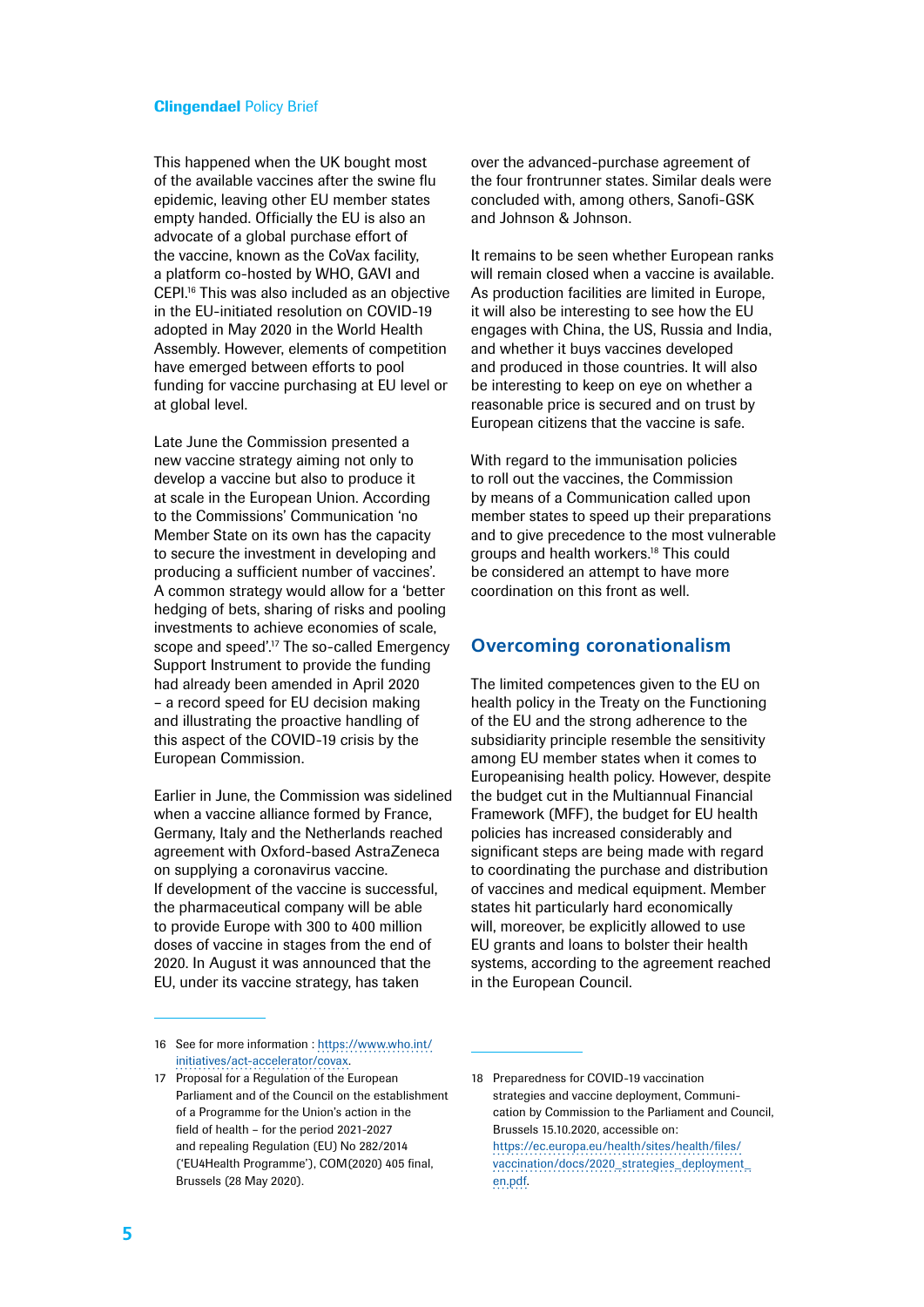It would perhaps be more efficient if EU member states would coordinate their national coronavirus policies to a larger degree, but in light of the sensitivities of, for instance, social distancing policies in relation to civil liberty and privacy, a common European approach in that respect currently seems unattainable. Moreover, the fundamental differences in healthcare systems and capacities, and the financing of health services, policies for healthcare workers, and so on may complicate efforts to Europeanise this policy domain.

For the time being, EU institutions still lack the expertise and capacity to monitor and advise EU member states on issues such as infection risks when children are attending school. Nevertheless, more could be done to integrate health considerations into a wider range of EU policies to avoid, for instance, the increased health inequalities resulting from the austerity of the previous decade requested in the European Semester, or to avoid health workers moving to more affluent parts of the EU.

Perhaps most important for the European Commission now is to seize the momentum to engage with EU member states and citizens on what could be gained from greater European coordination in the field of health and on which specific issues – and should do this not only with Germany and France but also with other EU member states. It should think about how a more Europeanised health policy would look in different contexts: for instance would an acceptable rate of immunisation be achieved only when vaccination reaches the non-vulnerable groups in the less-affluent EU member states; masks produced in Bulgaria or Slovakia may be more expensive, but would make the EU less dependent on China; and if a US vaccine is very expensive it might be worth waiting slightly longer and strike a deal with India to produce at scale an efficient and safe vaccine developed in Europe, to name just a few potential difficult issues.

With the reduced budget it is probably also important not to be overly ambitious with regard to the reach of EU health policy. It may not be realistic to aim for integration of health in all policy areas, and to target infectious and non-communicable diseases and other health challenges simultaneously. In comparison to national health budgets, EU funding will still be negligible and therefore ambitions with regard to addressing member states' needs to improve their health systems, as outlined in the Commissions' proposal, might not be very realistic. Instead, a more gradual and selective approach might be more fruitful, with the Commission clarifying the added value of EU engagement and how cooperation and buy-in of member states is ensured.

As a first step, quick wins may be needed to prove the added value of a common European approach. A potential quick win might be to ensure fair vaccine deals that will gain the approval of European populations when the time comes. The Commission needs to ensure that the EU will not be mangled in between the other great powers or squeezed by big pharmaceutical companies and their shareholders.

The Commission and EU agencies need to use this pandemic to show that they can help EU member states to strike a good balance between the development of new medicines and treatments, and ensuring acceptable costs and the provision of equitable public health services. The importance of health has become all the more obvious, and it is time to use the momentum and make structural improvements that will have beneficial systemic outcomes when *coronationalism* is something of a distant past. But more analysis and thinking is required on why more EU competence would be needed and how more European coordination could make best use of the (sub)national capacities and keep them engaged.